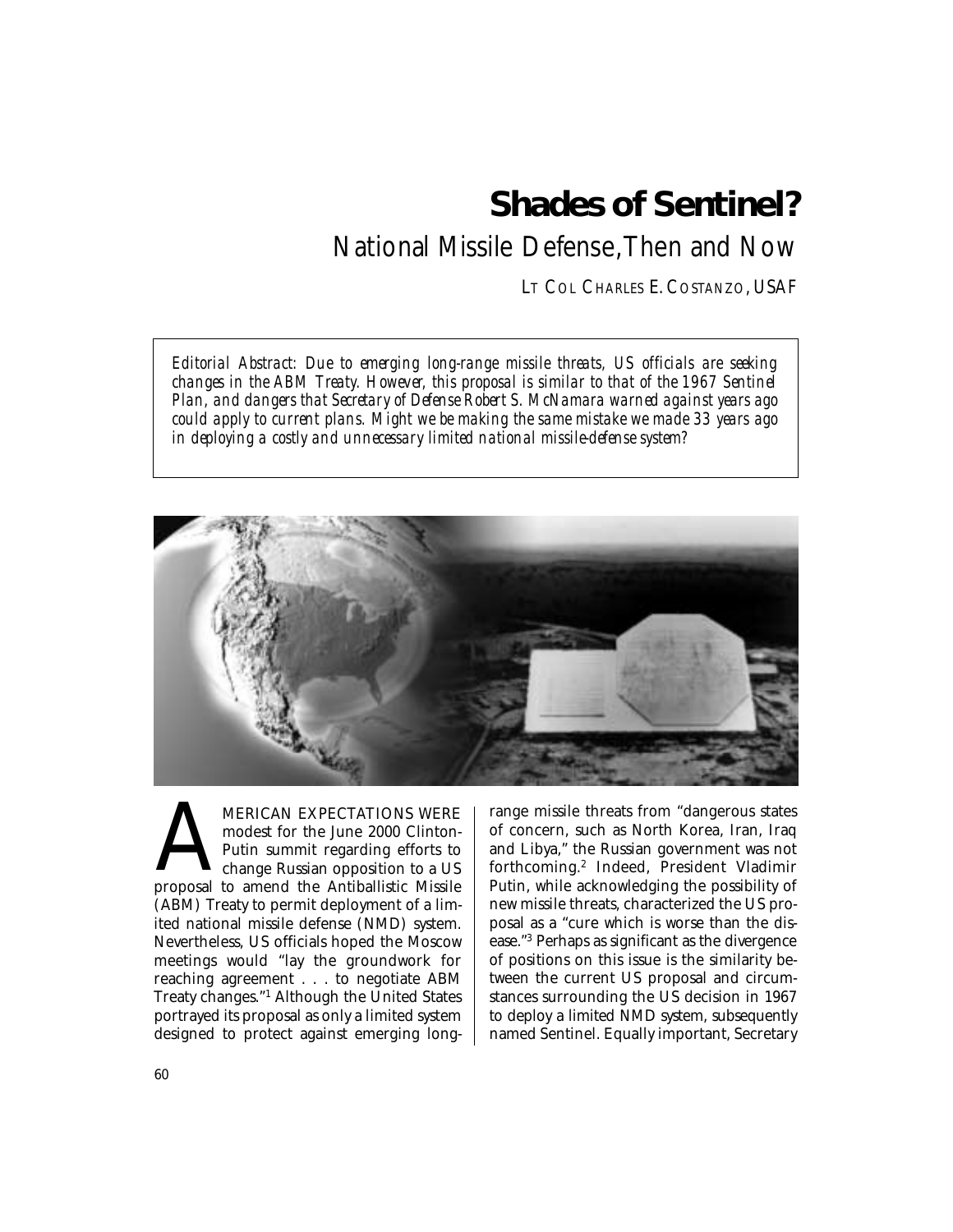of Defense Robert S. McNamara, in announcing the decision, cautioned against two dangers associated with the Sentinel plan that may offer insights for the present NMD debate.

## The Decision to Deploy Sentinel

In September 1967, after two decades of ABM development programs, Secretary Mc-Namara announced in a speech that the United States would deploy a system to protect itself against an emerging Chinese missile threat.4 Neither McNamara nor President Lyndon Johnson had confidence in the ability of an ABM system to protect the United States from a full-scale Soviet missile attack. Pressure was building from Congress and the Joint Chiefs of Staff to deploy missile defenses in response to a series of Chinese nuclear tests and the flight of a Chinese ballistic missile.5 In a speech to the editors of United Press International, Secretary McNamara explained the administration's rationale for a limited missile defense:6 "There is evidence that the Chinese are devoting very substantial resources to the development of both nuclear warheads and missile delivery systems. . . . Indications are they will have . . . an initial intercontinental ballistic missile [ICBM] capability in the early 1970s, and a modest force in the mid-70s."7 McNamara added that heretofore the lead time for the Chinese to deploy a missile threat against the United States allowed for postponement of a decision to field a defensive system, but now it was necessary "to go forward with this Chinese-oriented A.B.M. deployment."8

In November, McNamara announced that the light ABM system would be called Sentinel, and it became evident that bases would be located near American cities to protect them from possible Chinese missile attacks. Growing public opposition to the program led newly inaugurated president Richard Nixon to suspend deployment until further studies were completed.9 Nixon decided to field a system named Safeguard, not to shield American citizens but to protect silo-based nuclear retaliatory missiles at two US Air Force bases. Only one ABM site was completed, but it experienced technical deficiencies leading to its deactivation in 1976, after only a few short months of operation and an expenditure of  $$5$  billion.<sup>10</sup> In the same year the United States deactivated Safeguard, the Chinese conducted their first ICBM test well past the date projected by McNamara.<sup>11</sup> Equally significantly, they did not deploy a "modest force in the mid-70s" as McNamara prophesied. Indeed, such a capability did not appear until 1993 or 1994, when China deployed about 14 ICBMs and perhaps 12 sealaunched ballistic missiles (SLBM).<sup>12</sup>

In the years following its acceptance of the ABM Treaty, which constrained American and Soviet missile-defense activities, the United States continued ABM research and development, but until President Ronald Reagan declared his intention in 1983 to make nuclear weapons "impotent and obsolete," the program was limited. Reagan's vision was scaled back, first by President George Bush in 1992 and even further by the Clinton administration in 1993. In both cases, the decline and dissolution of the Soviet Union and improved relations with the Russian government undermined the rationale for an NMD of the magnitude proposed by Reagan. By the late 1990s, renewed interest in NMD emerged as concerns were raised about the possibility that so-called rogue states could threaten the United States with long-range ballistic missiles armed with weapons of mass destruction armed with nuclear, biological, or chemical (NBC) warheads.

## The Ballistic Missile Threat to the United States

If, as some believe, the missile threat is sufficient to modify the ABM Treaty to permit deployment of a limited NMD costing perhaps more than \$60 billion and possibly disturbing relations with Russia, China, and US allies in Europe, questions arise regarding the sources of this threat, its nature, and whether the threat merits a program as costly and potentially disruptive as the missile-defense system proposed by the United States.<sup>13</sup>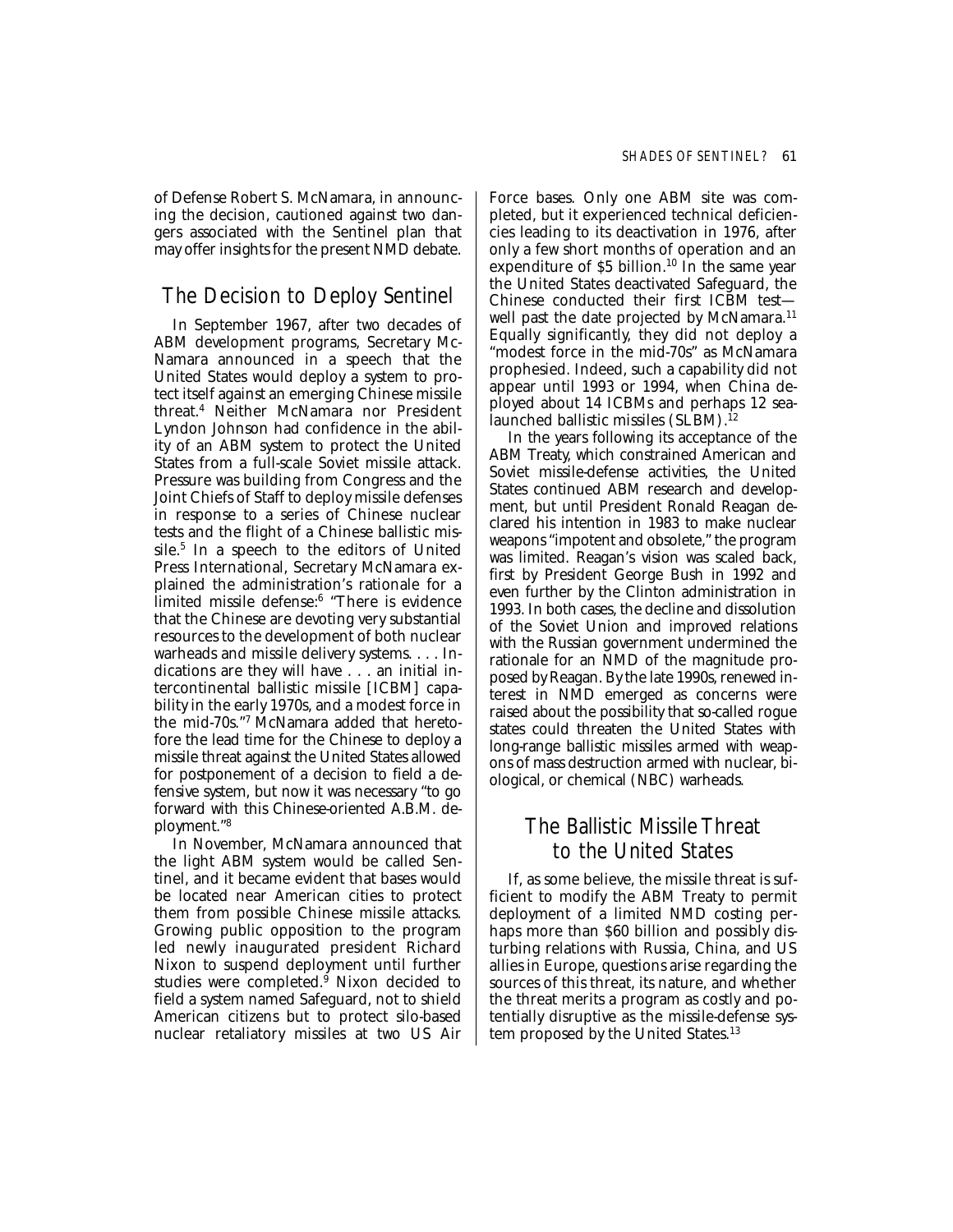#### 62 *AEROSPACE POWER JOURNAL FALL 2001*

According to a recent paper prepared by the National Intelligence Council (NIC), "during the next 15 years the United States most likely will face ICBM threats from Russia, China, and North Korea, probably from Iran, and possibly from Iraq. The Russian threat . . . will continue to be the most robust and lethal, considerably more so than that posed by China, and orders of magnitude more than that potentially posed by other nations."14 If one sets aside the Russian ICBM force, which, American officials acknowledge, the limited NMD could not repel, the most likely potential missile threats to the United States emerge from four sources, with other possible threats remaining strictly hypothetical. Yet, possible missile threats posed by the four—China, North Korea, Iran, and Iraq—may be problematic.15

China currently deploys only about 20 ICBMs and 12 JL-1 SLBMs, with a modest range of 2,150 kilometers.<sup>16</sup> An NIC paper notes that "Chinese strategic nuclear doctrine calls for a survivable long-range missile force that can hold a significant portion of the US population at risk in a retaliatory strike" and avers that "China will likely have tens of missiles targeted against the United States" by 2015.17 It is unclear why China would deploy a significantly larger long-range missile force over the next few years. China has never possessed more than a small number of ICBMs, which, as the NIC paper points out, constitutes a retaliatory force—that is, a response to a nuclear attack against its homeland, not a firststrike capability. A survey of the International Institute for Strategic Studies series The Military Balance shows that between 1976 and 1994, China never deployed more than eight ICBMs and no SLBMs before 1993 or 1994. Even now the Chinese ICBM force is quite low compared with that of the United States and Russia. If an NMD system is deployed by the United States, China might see no alternative except increasing both the size and sophistication of its missile force in order to preserve its retaliatory capability—a possibility suggested by China's chief arms negotiator. 18

Similarly, it is not certain that North Korea, Iran, or Iraq will pose missile threats to American territory that merit deployment of an NMD by 2005, as currently envisioned.<sup>19</sup> Among these countries, only North Korea might pose a near-term threat to the United States—albeit limited and only if it surmounts technical hurdles. If North Korea developed a reliable third stage for its Taepo Dong-1 space launch vehicle (SLV) and a shroud to protect a warhead through the stress of atmospheric reentry, it might be able to deliver a "light payload" to the United States, but analysts believe such a development is "unlikely."20 In coming years, the more likely possibility is that North Korea may test the more capable Taepo Dong-2. However, as an NIC paper points out, this action could be "delayed for political reasons."21

Intelligence assessments highlight what North Korea *could* do to threaten the United States with long-range missiles––not necessarily what it *will* do. The apparent success of the June 2000 summit between North Korean leader Kim Jong Il and President Kim Dae Jung of South Korea and the ongoing dialogue may prefigure the integration of North Korea into the global mainstream. Even if the pace is slow and tentative, if incentives are created politically and economically for North Korea to moderate its behavior and to cease development of an ICBM, the outcome could be both less costly and less risky than NMD deployment. The landmark decision by the Clinton administration to ease some sanctions against North Korea should contribute to political normalization. However, any inconsistent policies pursued by the United States may prove detrimental to this process. Such policies include asserting a North Korean ICBM threat as part of the rationale for NMD while simultaneously seeming to support a North-South rapprochement.

In coming years, Iran may also pose a longrange missile threat to the United States although there is no certainty about such a threat. An NIC paper notes that "Iran *could test* an ICBM that could deliver a several-hundred-kilogram payload to many parts of the United States in the last half of the next decade using Russian technology and assis-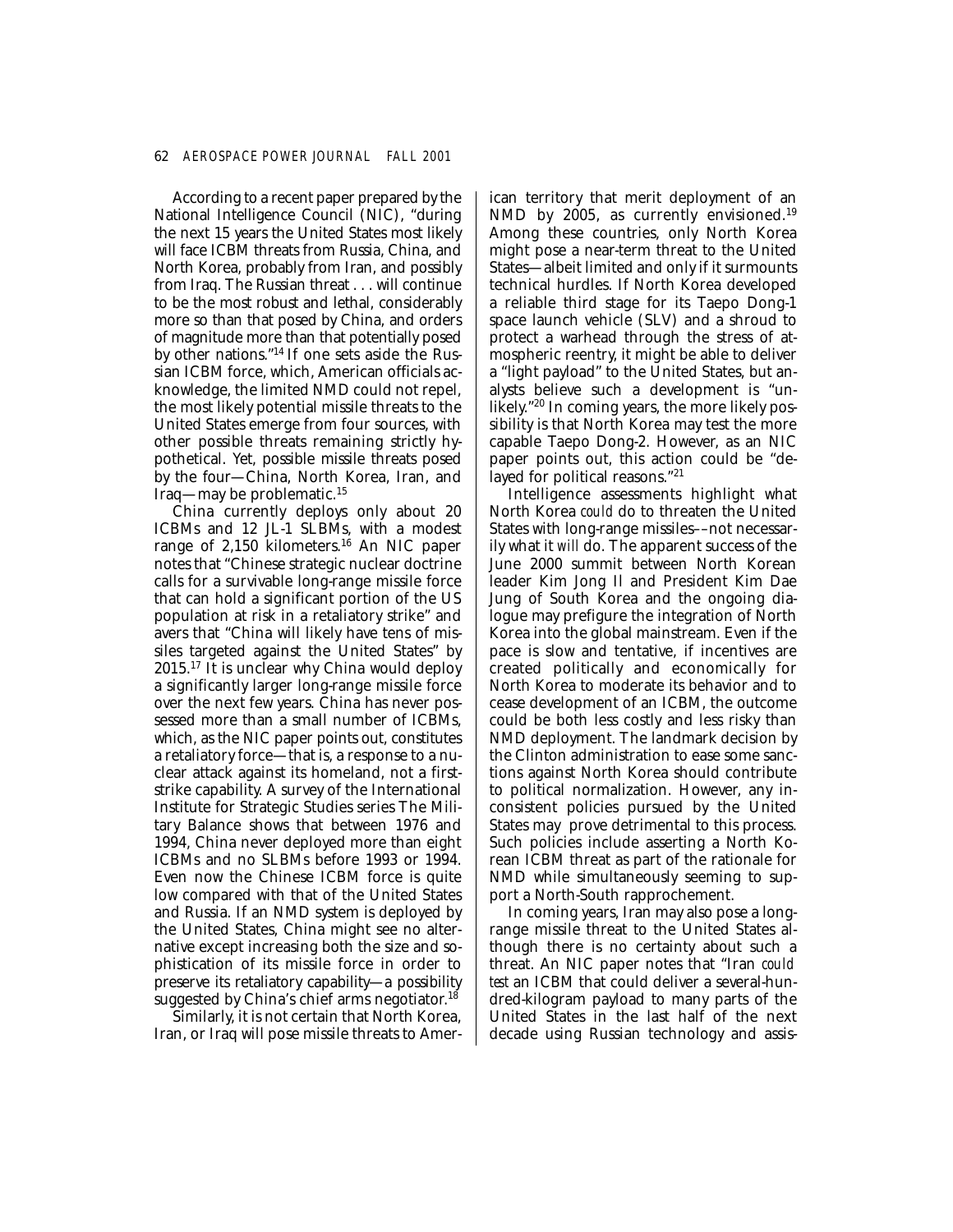tance" (emphasis in original).<sup>22</sup> The paper further observes that analysts disagree on the timing of Iran's first test. Some believe the test is "likely [to occur] before 2010 and very likely before 2015 (although an SLV with ICBM capability probably will be tested in the next few years)."23 Yet other analysts project "less than an even chance" for an Iranian ICBM test by 2015.24

Several features in this projection merit scrutiny. First, the variance between analysts' projections of when Iran might *test* an ICBM is sufficient to question the necessity for a deployed NMD system by 2005. Second, it has been suggested that Iran "is likely to test a space launch vehicle by 2010 that could be converted into an ICBM."25 But even doing so would not establish the need for an NMD system since an ICBM test does not constitute an operational threat. Finally, it is noteworthy that the potential for an Iranian ICBM capability seems to hinge on access to foreign technology—Russian or North Korean, for example.<sup>26</sup> Perhaps, as an alternative to modifying the ABM Treaty or even the threat of a unilateral US withdrawal, Russia could be convinced to halt its assistance to Iran's missile program. For its part, North Korea may be dissuaded by the prospect of political and economic openings with the industrialized countries. Ultimately, the possibility of an Iranian ICBM program is as much a technologydiffusion problem as a missile-proliferation issue; thus, measures to curtail suppliers could have a greater impact than NMD.

Similarly, some experts believe that if Iraq receives significant foreign help, it could develop an ICBM capability between 2005 to 2010, but most analysts contend it is unlikely Iraq could conduct a flight test before 2015.27 The independent variable in this equation seems to be, as with Iran, the availability of external assistance and technology. For reasons noted above, an effective method to forestall an Iraqi ICBM capability may entail applying political and economic quid pro quos aimed at technology suppliers. Even if Iraqi intransigence prevents enforcement of United Nations Security Council Resolution 687, which prohibits Iraq from possessing any ballistic missile with a range greater than 150 kilometers, pressure on suppliers of critical technology may be key to preventing the development of a long-range missile.

*Perhaps, as an alternative to modifying the ABM Treaty or even the threat of a unilateral US withdrawal, Russia could be convinced to halt its assistance to Iran's missile program.* 

It is also problematic whether North Korea, Iran, or Iraq could equip ICBMs with weapons of mass destruction. Due to a variety of atmospheric and topographical factors, chemical warheads do not pose a large-scale threat to American cities.<sup>28</sup> Further, ballistic missiles may not be the preferred delivery method for biological weapons. On longrange ballistic missiles, such as ICBMs, the agent must be well insulated against the heat of atmospheric reentry, and effective dispersal is difficult due to high-reentry velocities.<sup>29</sup> Additionally, North Korean, Iranian, and Iraqi nuclear-weapon "designs are likely to be too large and heavy" for missile delivery. Finally, they likely will "have only a few nuclear weapons, at least during the next 15 years."30

The purpose of the foregoing discussion has not been to dismiss the concerns of advocates of a limited NMD. Rather, it is intended to illustrate that the ICBM threats ascribed to certain "states of concern" may be so problematic that they do not necessitate deploying an NMD system. The possibility that North Korea, Iran, and Iraq will develop and deploy ICBMs depends on several factors: US relations with these countries could improve instead of deteriorate; political and economic conditions in those countries could shift priorities from confrontation to cooperation with other states; and a host of other variables cannot be known with a level of certitude to justify the political risk or economic